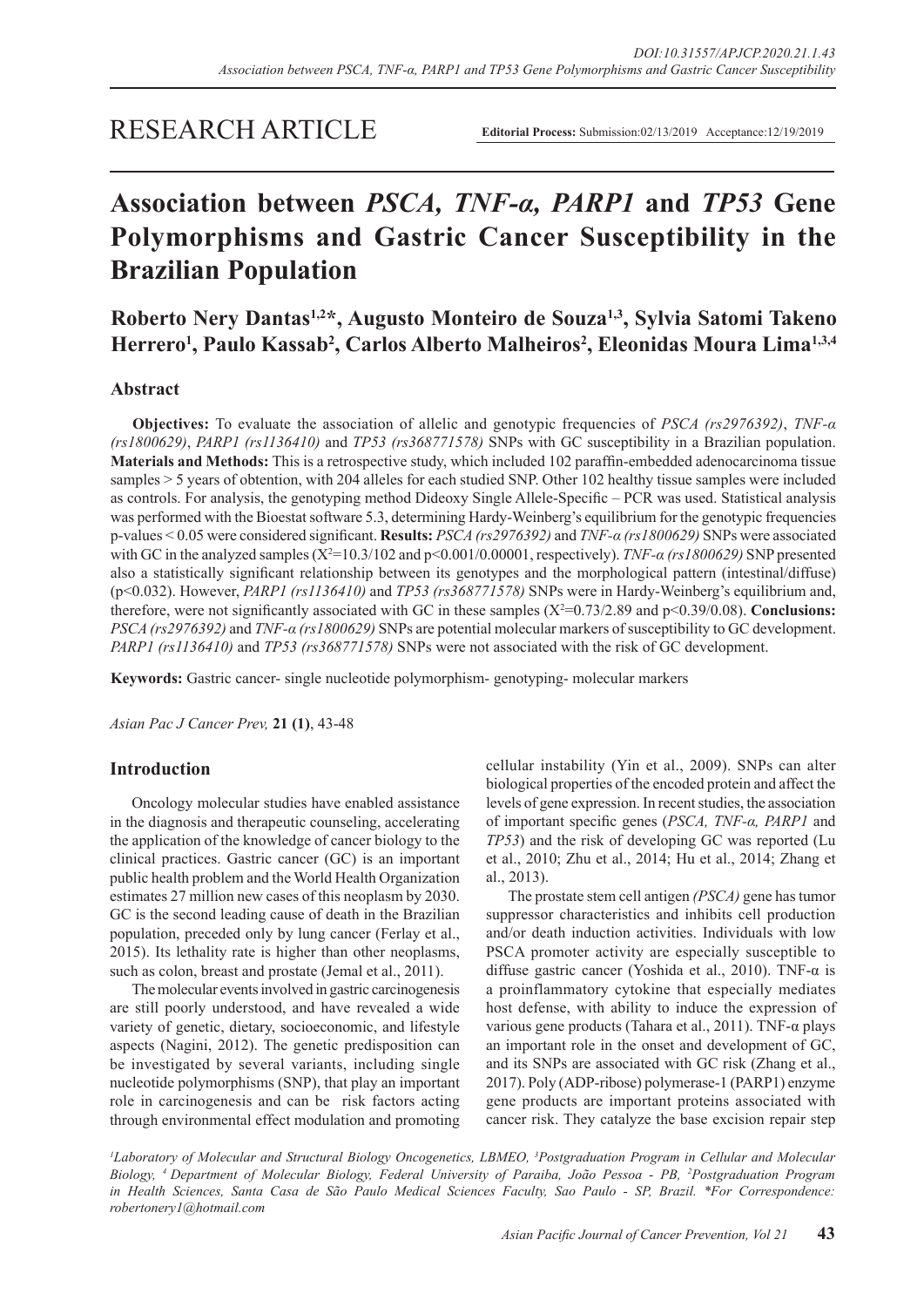#### *Roberto Nery Dantas et al*

in single-strand breaks, key to the deoxyribonucleic acid (DNA) repair process, and are needed for supporting repair proteins recruitment, such as XRCC1 (Feng and Koh, 2013). Another tumor suppression gene, *TP53*  regulates a wide range of functions in response to DNA damage, such as apoptosis and senescence (Liu et al., 2016). *TP53* is a central regulator of cell proliferation and death, restricting cell growth when genomic irregularities are present (Ortiz, 2018).

Studies aim to describe the association of certain SNPs with different behaviors of cancer cells in different types of tumors in an attempt to determine molecular markers (Lubbe et al., 2012; Yang et al., 2014). This study aims to evaluate the behavior of the gene *SNPs PSCA (rs2976392), TNFα (rs1800629), PARP1 (rs1136410)* and *TP53 (rs368771578)* as risk factors for GC susceptibility.

#### **Materials and Methods**

This is a retrospective study which relied on samples (more than 5 years of obtention) from the pathology anatomy dataset from both Hospital Napoleão Laureano and Hospital Universitario Lauro Wanderley - Federal University of Paraiba - Joao Pessoa-PB, Brazil. A total of 102 paraffin-embedded tissue samples with histopathological diagnosis of gastric adenocarcinoma were analyzed and 102 matched samples without GC of paraffin tissue were analyzed. This study was approved by the local Institutional Ethics Committee, registered under the license number CAAE: 39152214.6.0000.5183.

#### *DNA extraction*

Samples went through DNA extraction at LBMEO in accordance to the method described by Shang Rong-Shi et al (Shi et al., 2002), modified. The isolated genomic DNA was quantified with the NanoDrop™ 2000c Spectrophotometer (Thermo Fisher Scientific) and stored at  $-20^{\circ}$ C.

#### *Dideoxy single allele-specific PCR (DSASP) Method*

The DSASP method is based on chain termination inhibitors, dideoxynucleoside, established by the method of Sanger et al. The DSASP was previously validated by the Allele-Specific PCR-ASP method, as described by Lima et al (Lima et al., 2015). This genotyping method comprises four specific stages:  $I - SNP$  selection; oligonucleotide delineation (primer and complementary sequence); choice of the specific dideoxynucleoside to be incorporated into the SNP allele position; II – Asymmetric PCR of the chosen dideoxynucleoside; III - Hybridization reaction between the complementary sequence and the asymmetric PCR product; IV - Melting curve analysis by qPCR, developed and validated by Lima et al., (2015).

In order to genotype *PSCA (rs2976392), TNFα (rs1800629), PARP1 (rs1136410)* and *TP53 (rs368771578)*  SNPs by the DSASP method, an asymmetric PCR was performed on each specific SNP, through the complementary sequence and dideoxynucleoside incorporation. The oligonucleotides were obtained by in silico validation (GeneRunner Software).

#### *In Silico validation*

The primers used by DSASP for *PSCA (rs2976392), TNFα (rs1800629), PARP1 (rs1136410) and TP53 (rs368771578)* SNPs were projected based on the Ensembl Genome bank through the GeneRunner software (Table 1) to evaluate the melting temperature (Tm), the secondary structure formation and the amplified fragment size.

#### *Asymmetric PCR conditions*

Asymmetric PCR was performed in a final volume of 25μL, containing 200 μM dNTP (dATP, dCTP, dTTP and ddGTP); MgCl 22.0 mM; 20 ng/μL DNA, 200 pM primer and 1U AmpliTaq Gold (Life Technologies - Carlsbad, CA). PCR conditions for single stranded DNA asymmetric amplification were as follows: a 3-minute pre-denaturation (95 $\degree$ C); 80 cycles of three steps (20s denaturation at 95 $\degree$ C; annealing at 60°C for 45s and a 30s extension at 72°C), with a final 5-minute extension at 72°C.

#### *Hybridization conditions*

The PCR amplification product went through hybridization under the following conditions: 200 pM of the complementary sequence at 4°C for 10 minutes.

#### *Melting Curve analysis*

The melting curve was analyzed to determine the Tm, performed by the real-time PCR equipment 7500 Fast Time-Time PCR System (Life Technologies - Carlsbad, CA), following these parameters: preheating from 25°C to 95°C for 1 min; reaching 60°C for 5 min and then gradual heating (1°C/min) to a temperature of 95°C for 5 min. For the analysis of the melting curve, SYBR Green Mix (Life Technologies - Carlsbad, CA) was used.

#### *Statistical Analysis*

The allelic frequencies and the genotypic distributions of the case/control samples were obtained by the Hardy-Weinberg equilibrium model. The association analysis was performed by the chi-square test and Fisher's exact test, using the statistical program BioEstat 5.3, where p-values <0.05 were considered statistically significant for all tests.

#### **Results**

Clinical-histological data were analyzed in casecontrol samples, with age and sex matching of 1:1 with controls without gastric cancer. Of the analyzed GC patients, 65.68% were male. Participants mean age was 60.62 (28-84) years old. Regarding location, antrum tumors were prevalent (47.05%), followed by body (35.5%), fundus (14.7%) and cardia (2.95%). Considering the morphological pattern, the intestinal type was present in 69.6%, while the diffuse type in 30.4%.

#### *SNP distribution and Cancer risk association*

A total of 102 adenocarcinoma tissue samples were analyzed, with 204 alleles for each studied SNP. Of the four studied SNPs, two were in Hardy-Weinberg's imbalance (PSCA and TNF- $α$  SNPs) (Table 2).

PSCA (rs2976392) SNP genotypic frequencies were 10.79% (n=11) G/G; 64.70% (n=66) A/G and 24.31%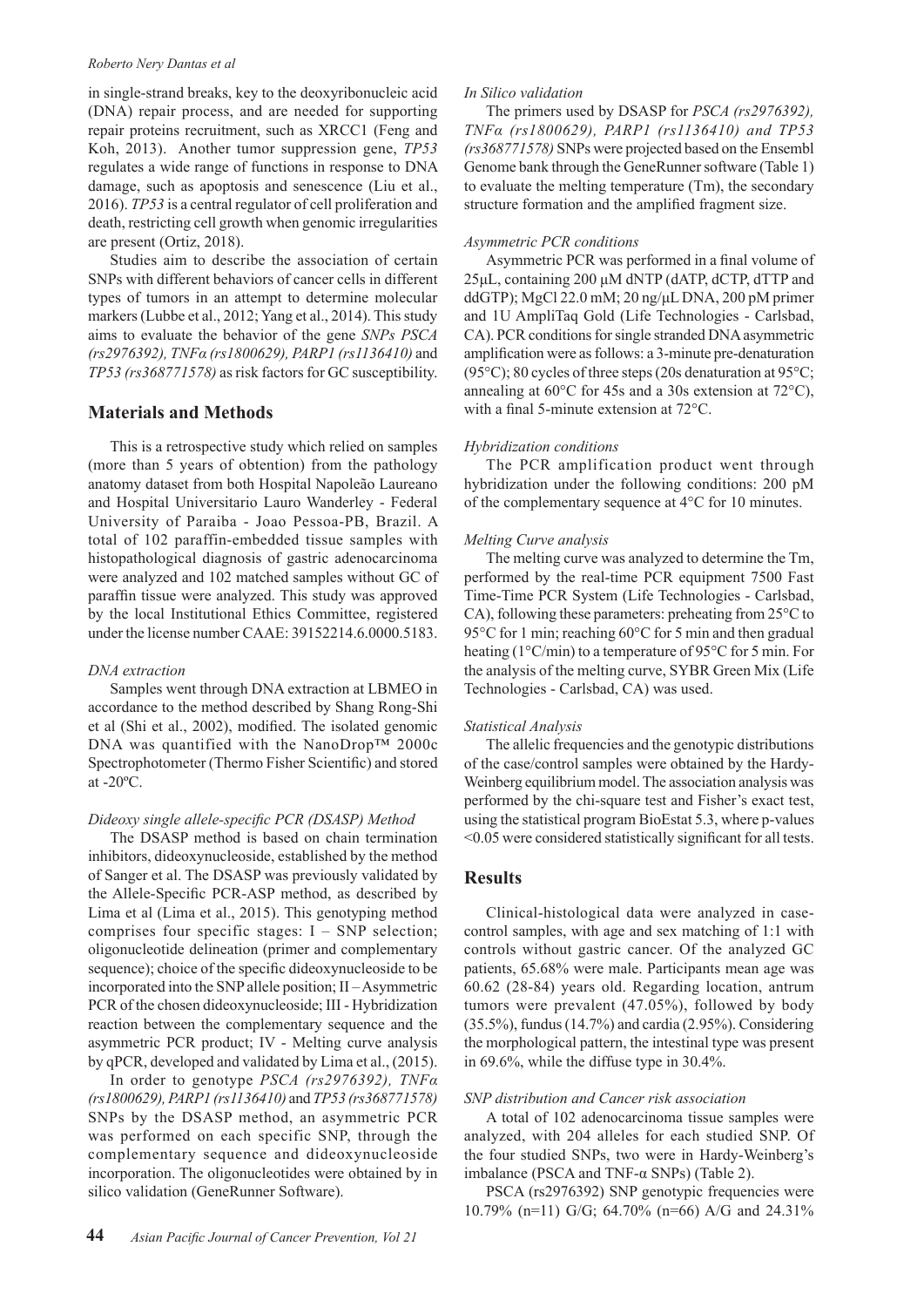| Table 1. Genes and Their Respective Polymorphisms, as Well as Specific Primers and Complementary Sequences for |  |  |
|----------------------------------------------------------------------------------------------------------------|--|--|
| Each Polymorphism, Amplified by the DSASP Method                                                               |  |  |

| Gene             | <b>SNP</b>  | Primers / Complementary Sequences                        |
|------------------|-------------|----------------------------------------------------------|
| <b>PSCA</b>      | rs2976392   | 5'-CTATTA ATCTTTCTGGCCATCTGTCCGCA -3'                    |
|                  | (G>A)       | 5'-TSGAAGGAMAACAGCACRYAGATGCGGACAGTGGCCAGAAAGATTAATAG-3' |
| $TNF\alpha$      | rs1800629   | 5'-AAATGGAGGCAATAGGTTTTGAGGGCA-3'                        |
|                  | (A>G)       | 5'-TCCYCATGCCCCTCAAAACCTATTGCCTCCATTT-3'                 |
| PARP1            | rs1136410   | 5'-CTCGATGTCCAGCAGGTTGTCAAGC-3'                          |
|                  | (G>A)       | 5'-CAAGGYGGAAATGCTTGACAACCTGCTGGACATCGAG-3'              |
| TP <sub>53</sub> | rs368771578 | 5'-CCAGAATGCAAGAAGCCCAGANGGAAA-3'                        |
|                  | (G>A)       | 5'-TACCAGGGCAGCYACGGTTTCCNTCTGGGCTTCTTGCATTCTGG-3'       |

DSASP, Dideoxy Single Allele-Specific PCR; SNP, single nucleotide polymorphism.

Table 2. SNP Genotypic Distribution and Allelic Frequency among Genes from Gastric Cancer Samples and Controls

| Gene (SNP)    | Genotypic distribution | Genotypic distribution | Allelic frequency |              | p-value |
|---------------|------------------------|------------------------|-------------------|--------------|---------|
|               | Case $(\% )$           | Control $(\% )$        |                   |              |         |
| <b>PSCA</b>   | GG 11                  | GG 19                  | Ref               | Variant      |         |
| (rs2976392)   | AG 66                  | AG 50                  | A                 | G            | 0.001   |
|               | Reference AA 25        | AA 33                  | 0.57              | 0.43         |         |
| $TNF-\alpha$  | AA 28                  | AA 53                  |                   |              |         |
| (rs1800629)   | $AG$ 00                | AG41                   | G                 | $\mathbf{A}$ | 0.001   |
|               | Reference GG 74        | GG 08                  | 0.73              | 0.27         |         |
| PARP1         | GG <sub>00</sub>       | GG00                   |                   |              |         |
| (rs1136410)   | AG 16                  | AG 15                  | A                 | G            | 0.39    |
|               | Reference AA 86        | AA 87                  | 0.92              | 0.08         |         |
| TP53          | GG 74                  | GG 72                  |                   |              |         |
| (rs368771578) | AG 23                  | AG 27                  | $\mathbf{A}$      | G            | 0.08    |
|               | Reference AA 05        | $AA$ 03                | 0.16              | 0.84         |         |

SNP, single nucleotide polymorphism.

 $(n=25)$  A/A. The polymorphic allele (G) frequency corresponds to 43% of the studied samples. The observed Tm for allele A ranged from 77 to 78ºC, meanwhile Tm for allele G ranged from 83 to 84ºC (Figure 1).

*TNF-α (rs1800629)* SNP genotypic frequencies were 27.45% (n=28) A/A; 0% (n=0) A/G and 72.55% (n=74) G/G. The polymorphic allele (A) frequency corresponds to 27.45%. The observed Tm for allele A ranged from 75 to 76ºC, while the G allele ranged its Tm from 80 to 82ºC (Figure 2).

After analyzing the association of *TNF-α (rs1800629)*  SNP genotypes with other variables such as gender, age, tumor location and morphological pattern, our results suggested a statistically significant relationship only between the genotypes and the morphological pattern (p  $= 0.032$ ) (Table 3).

*PARP1 (rs1136410)* and *TP53 (rs368771578)*  SNPs were in Hardy-Weinberg's equilibrium. *PARP1*   $(rs1136410)$  SNP genotypic frequencies were  $0\%$  (n=0) A/A [ALA]/[ALA]; 15.69% (n=16) A/G [ALA]/[VAL] and 86% (n=84.31) G/G [VAL]/[VAL]. The polymorphic allele (A) frequency corresponds to 8%. The observed Tm for allele A ranged from 79 to 80ºC and Tm for allele G ranged from 86 to 88ºC.

*TP53 (rs368771578)* SNP genotypic frequencies were 72.55% (n=74) G/G [HIS/HIS]; 22.55% (n=23)



Figure 1. Melting Curves Related to AA, AG and GG Genotypes from PSCA (rs2976392) SNP. These Tm represent the double DNA fragments obtained by the DSASP technique.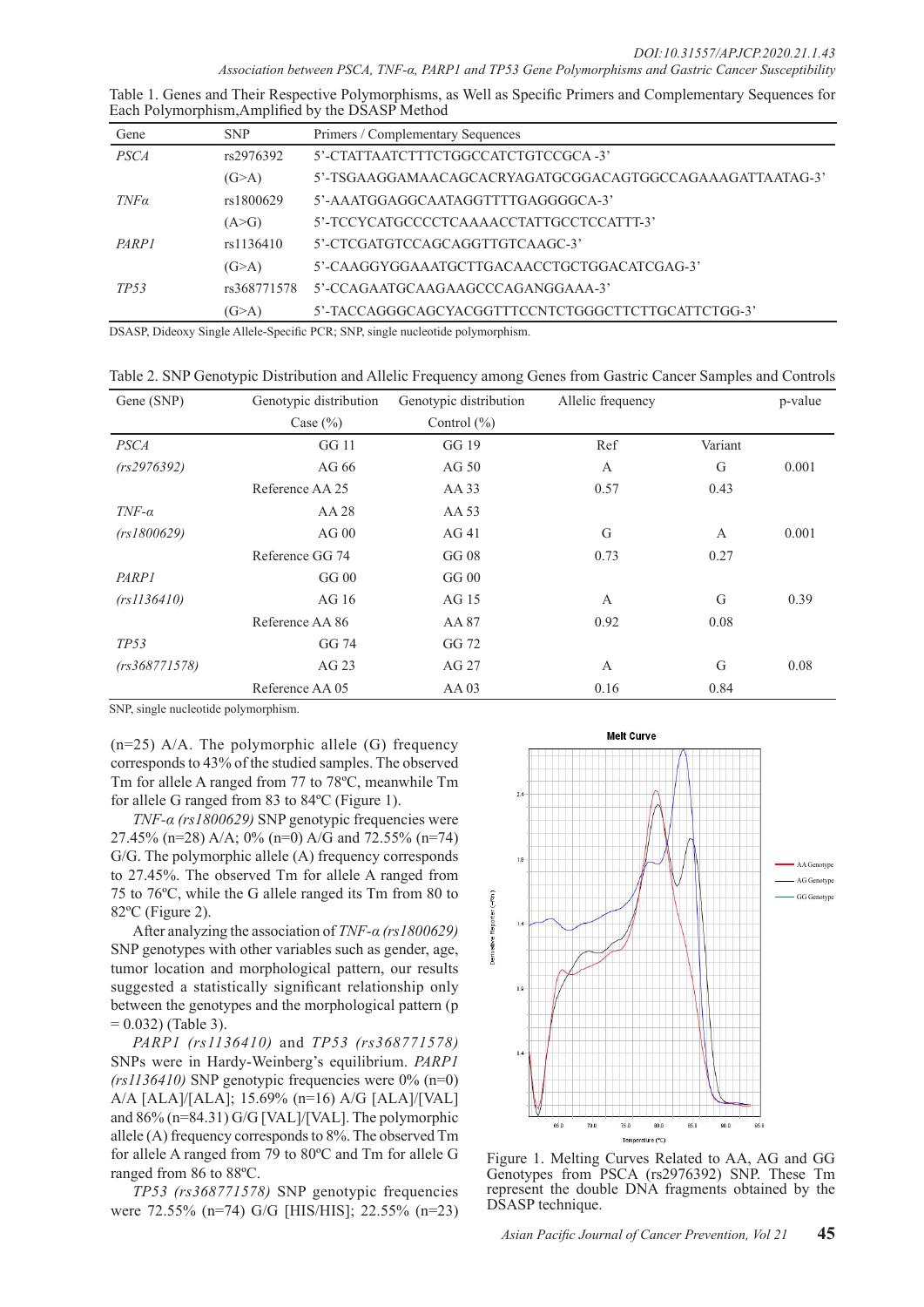|                       |           |                                                   | TNF-α (rs1800629) SNP                               |                           |         |
|-----------------------|-----------|---------------------------------------------------|-----------------------------------------------------|---------------------------|---------|
|                       | Total (n) | Genotype                                          | Genotype                                            | Genotype                  | p-value |
|                       |           | $\ensuremath{\mathrm{A}}/\ensuremath{\mathrm{A}}$ | $\ensuremath{\mathcal{A}}/\ensuremath{\mathcal{G}}$ | ${\mathrm G}/{\mathrm G}$ |         |
| Gender                |           |                                                   |                                                     |                           |         |
| Male                  | 67        | 21                                                | $\boldsymbol{0}$                                    | 46                        |         |
| Female                | 35        | 7                                                 | $\mathbf{0}$                                        | 28                        | 0.2517  |
| Age range (years old) |           |                                                   |                                                     |                           |         |
| $\leq 60$             | 45        | 12                                                | $\boldsymbol{0}$                                    | 33                        |         |
| >60                   | 57        | 16                                                | $\mathbf{0}$                                        | 41                        | 1       |
| Anatomical location   |           |                                                   |                                                     |                           |         |
| Antrum                | 48        | 14                                                | $\mathbf{0}$                                        | 34                        |         |
| Body                  | 36        | 9                                                 | $\theta$                                            | 27                        |         |
| Fundus                | 15        | $\overline{4}$                                    | $\mathbf{0}$                                        | 11                        |         |
| Cardia                | 3         | 1                                                 | $\mathbf{0}$                                        | $\overline{2}$            | 0.9789  |
| Morphological pattern |           |                                                   |                                                     |                           |         |
| Intestinal            | 71        | 24                                                | $\mathbf{0}$                                        | 47                        |         |
| Diffuse               | 31        | 4                                                 | $\theta$                                            | 27                        | 0.032   |

Table 3. Demographic and Histopathological Data Associated with TNF-α (rs1800629) SNP Genotypic Variant

SNP, single nucleotide polymorphism.

G/A [HIS/TYR]; and 4.90% (n=05) A/A [TYR/TYR]. The polymorphic allele (G) frequency corresponds to 84% of the studied samples. The observed Tm for allele A ranged from 73 to 75ºC, while Tm for allele G ranged from 79 to 81º.

#### **Discussion**

Cancer is a multifactorial disease resulting from the interaction of genetic and environmental factors.



Figure 2. Melting Curves Related to AA and GG Genotypes from TNF-α (rs1800629) SNP. These Tm represent the double DNA fragments obtained by the DSASP technique.

Polymorphic loci are well studied in an attempt to find possible markers for prevention, diagnosis and treatment, or to help elucidate the molecular pathways involved in its pathogenesis. In this study, two of the analysed SNPs (PSCA and TNF- $\alpha$ ) were significantly associated with GC risk, while the other two *(PARP1* and *TP53*) did not reach significance.

The *PSCA (rs2976392)* SNP was associated with GC risk, and its presence may correspond to a possible molecular marker for GC development. Studies report that the PSCA protein is related to some types of cancer such as: prostate, pancreas, esophagus and stomach (Qiao and Feng, 2012). Recently, a meta-analysis demonstrated that of the *PSCA rs2976392 G>A* polymorphism is associated with increased cancer risk, especially for gastric cancer and bladder cancer (Gu et al., 2015). In accordance, a meta-analysis performed with 16,792 subjects (9,738 GC cases and 7,054 controls), suggested this *PSCA* SNP was significantly associated with increased risk of GC, both diffuse and intestinal, among Chinese, Japanese and Korean individuals (Qiao and Feng, 2012).

The *TNF-α (rs1800629)* SNP was also associated with GC risk in our sample. When we analyzed the association of the SNP's genotypes with the tumor's morphological patterns, there was statistical significance (p=0.032). Many studies have linked this SNP with GC risk, promoting changes in transcriptional levels and affecting the secretion of protein (Xu et al., 2017). It has additionally been implicated in raising susceptibility to cervical and breast cancers (Ding et al., 2012; Fang et al., 2010; Xu et al., 2017). In 2014, 11 case/control studies with 7,427 patients were included in a meta-analysis which suggested its association with increased GC risk in Caucasians (Zhu et al., 2014).

*PARP1 (rs1136410)* and *TP53 (rs368771578)* SNPs were not associated with the risk of developing GC in our population. To date, about 1,066 *PARP1* SNPs play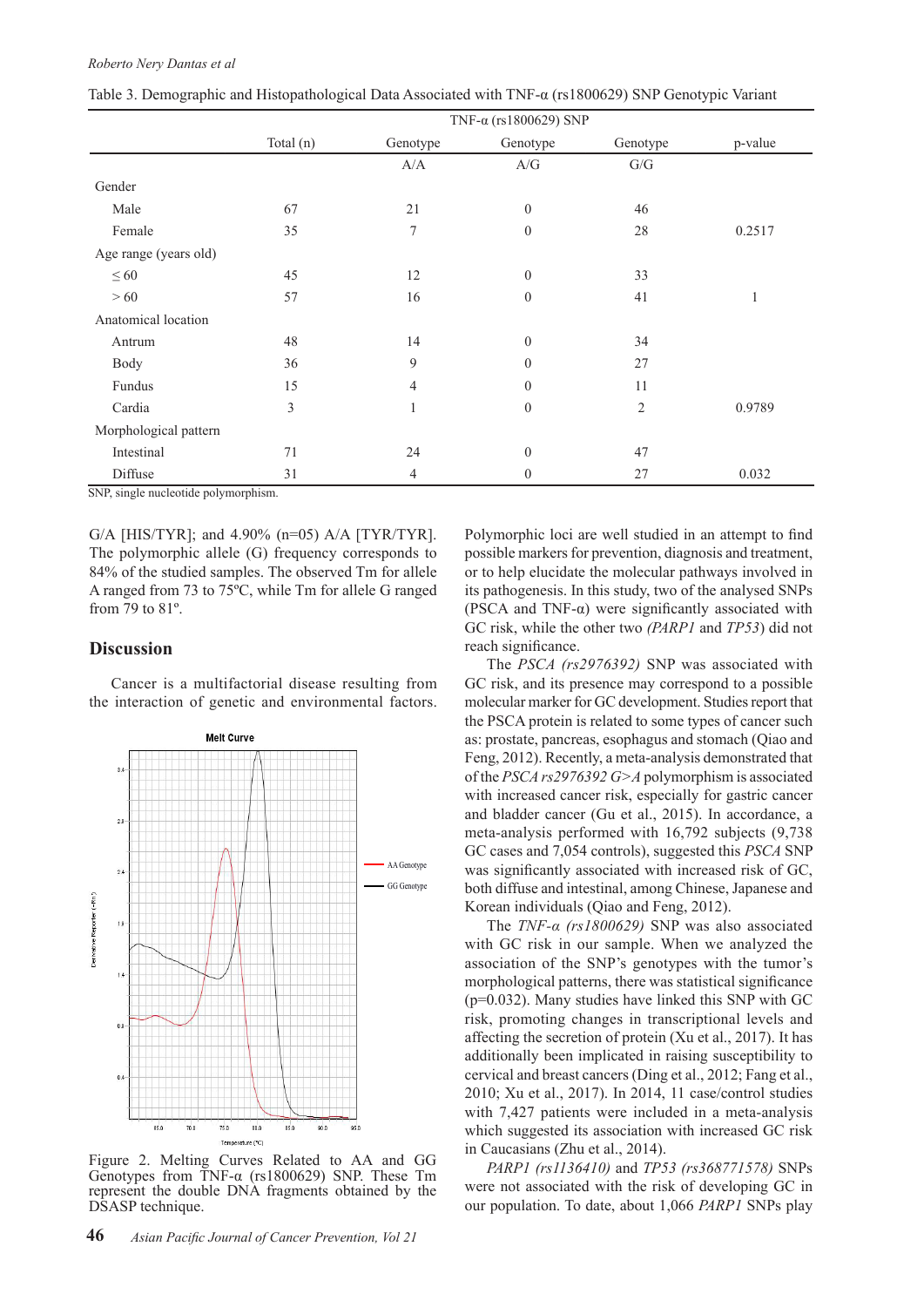important roles in the DNA repair system in human carcinogenesis (Hua et al., 2014; Ang and Tan, 2017). Our results are similar to Hua et al findings in a meta-analysis with 43 studies, consisting of 17,351 cases and 22,401 controls (Hua et al., 2014). To better understand the role of *PARP1 (rs1136410)* SNP with GC susceptibility, further studies, especially in other populations, are required. Despite of the fact that our study did not show association of the *TP53 (rs368771578)* SNP with GC, several studies have shown evidence of significant differences in the biochemical properties of the TP53 protein as a function of the polymorphic alleles (Kim and Lozano, 2018).

Regarding the tumors' morphological patterns in general, we observed a predominance of Lauren's intestinal subtype (62.9%), which is the most frequent and depends directly on environmental factors, being associated with the presence of precancerous lesions, such as chronic gastritis, gastric atrophy, intestinal metaplasia and dysplasia (Huntsman et al., 2001). On the other hand, the diffuse pattern presented the worst predictors of poor prognosis: presence of perineural infiltrate, moderate to severe desmoplasia, lymph node metastasis and diagnosis in more advanced staging. For this subtype, mean age at diagnosis was 56.7 years, while the intestinal subtype was 62.3 years (Huntsman et al., 2001).

In our sample, males were predominant (65.68%), with mean age at diagnosis of 60.62 years. In a Brazilian study conducted by INCA in 2015, there were 9,132 deaths from GC in men (64.4%, mean age 61.7 years) and 5,132 in women. The prevalence of men corresponded to national and global estimates (Ferlay et al., 2015; Guedes et al., 2014).

Despite our findings, this is a small single center study. Larger studies considering these four studied SNPs are necessary, including a wider number of samples from different populations in order to better understand their role regarding gastric adenocarcinoma susceptibility.

In conclusion, studies of carcinogenesis have changed with the ability to detect SNPs. In this study, *PSCA (rs2976392)* and *TNF-α (rs1800629)* SNPs were significantly associated with GC risk, while *PARP1 (rs1136410)* and *TP53 (rs368771578)* SNPs were not. SNPs may be used as molecular markers for mapping and identifying genes that cause cancer. This understanding of molecular genetics in gastric carcinogenesis can have a major impact on the development of new target therapies, allowing treatment improvement and tumor resistance reduction.

#### **Acknowledgements**

The authors would like to thank Roberto Nery Dantas Junior for proofreading the article.

#### *Funding Statement*

This work was supported by grants of CAPES, CNPq

### **References**

Ang YLE, Tan DSP (2017). Development of PARP inhibitors in gynecological malignancies. *Curr Probl Cancer*, **41**, 273-6.

- Ding BO, Shilong FU, Wang M, et al (2012). Tumor necrosis factor α -308 G>A polymorphisms and cervical cancer risk: A meta-analysis. *Int J Gynecol Cancer*, **22**, 213-9.
- Fang, You L, Jia XL, et al (2010). TNFα -308 G/A polymorphism is associated with breast cancer risk: A meta-analysis involving 10,184 cases and 12,911 controls". *Breast Cancer Res Treat*, **122**, 267-1.
- Feng X, Koh DW (2013). Roles of poly(ADP-Ribose) glycohydrolase in DNA damage and apoptosis. *Int Rev Cell Mol Biol*, **304**, 227-1
- Ferlay J, Soerjomataram I, Dikshit R, et al (2015). Cancer incidence and mortality worldwide: Sources, methods and major patterns in GLOBOCAN 2012. *Int J Cancer*, **136**, 359-6.
- Gu Y, Dai QS, Hua RX, et al (2015). PSCA s2294008 C>T and rs2976392 G>A polymorphisms contribute to cancer susceptibility: evidence from published studies. *Genes Cancer*, **6**, 254–4.
- Guedes, MTS, Jesus JP, Souza OF, Fontenele RM, Sousa AI (2014). Clinical and epidemiological profile of cases of deaths from stomach cancer in the National Cancer Institute, Brazil. *Ecancermedicalscience*, **8**, 445-4.
- Hu Y, Zhou M, Li K, et al (2014). Two DNA repair gene polymorphisms on the risk of gastrointestinal cancers: A meta-analysis. *Tumour Biol*, **35**, 1715-5.
- Hua RX, Li HP, Liang YB, et al (2014). Association between the PARP1 Val762Ala polymorphism and cancer risk: Evidence from 43 studies. *PLoS One*, **9**, 1-9.
- Huntsman DG, Carneiro F, Lewis FR, et al (2001). Early gastric cancer in young, asymptomatic carriers of germ-line E-Cadherin mutations. *N Engl J Med*, **344**, 1904-9.
- Jemal A, Bray F, Center MM, et al (2011). Global cancer statistics. *CA Cancer J Clin*, **49**, 33-4.
- Kim MP, Lozano G (2018). Mutant p53 partners in crime. *Cell Death Differ*, **25**, 161-8
- Lima EM, Lopes OS, Soares LF, et al (2015). Dideoxy single allele-specific PCR-DSASP new method to discrimination allelic. *Brazilian Arch Biol Technol*, **58**, 414-0.
- Liu Y, Chen C, Xu Z, et al (2016). Deletions linked to TP53 loss drive cancer through p53– independent mechanisms. *Nature*, **531**, 471-5.
- Lu Y, Chen J, Ding Y, et al (2010). Genetic variation of PSCA gene is associated with the risk of both diffuse-and intestinal-type gastric cancer in a Chinese population. *Int J Cancer*, **127**, 2183-9.
- Lubbe SJ, Whiffin N, Chandler I, Broderick P, Houlston RS (2012). Relationship between 16 susceptibility loci and colorectal cancer phenotype in 3146 patients. *Carcinogenesis*, **33**, 108-2.
- Nagini S (2012). Carcinoma of the stomach: A review of epidemiology, pathogenesis, molecular genetics and chemoprevention. *World J Gastrointest Oncol*, **4**, 156-9.
- Ortiz GJ (2018). SNPing away at mutant p53 activities. *Genes*, **32**, 195-6.
- Qiao L, Feng Y (2012). Genetic variations of prostate stem cell antigen (PSCA) contribute to the risk of gastric cancer for Eastern Asians: A meta-analysis based on 16792 individuals. *Gene*, **493**, 83-1.
- Shi SR, Cote RJ, Wu L, et al (2002). DNA extraction from archival formalin-fixed, paraffin-embedded tissue sections based on the antigen retrieval principle: Heating under the influence of pH. *J Histochem Cytochem*, **50**, 1005-1.
- Tahara T, Shibata T, Nakamura M, et al (2011). Effect of IL-1β and TNF-α polymorphisms on the prognosis and survival of gastric cancer patients. *Clin Exp Med*, **11**, 211-7
- Xu Y, Cao X, Jiang J, Chen Y, Wang K (2017). TNF-α-308/-238 polymorphisms are associated with gastric cancer: A